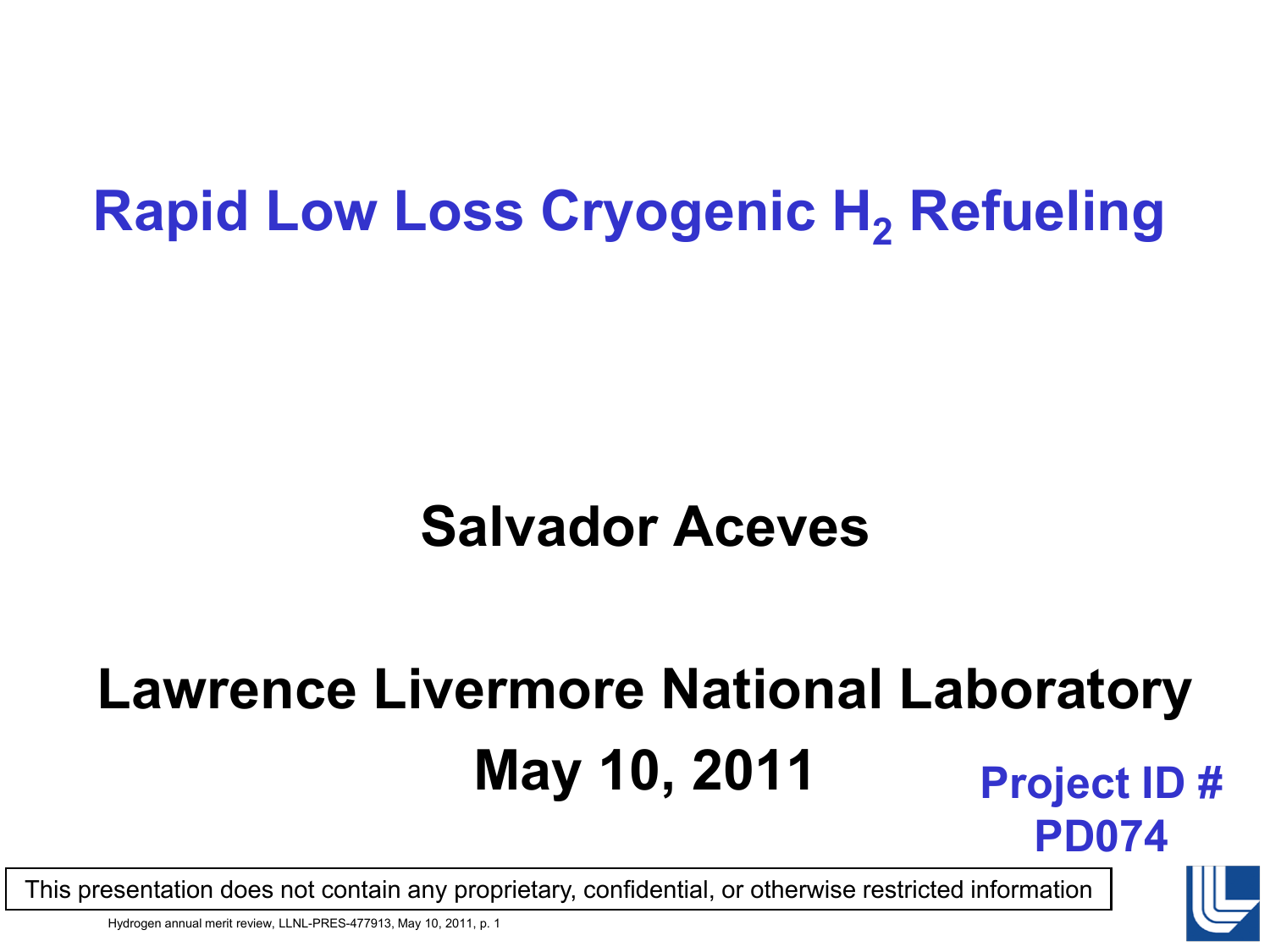# **Overview**

## **Timeline**

- Start date: **October 2009**
- End date: **10/2011\***
- Percent complete: **30%**

### **Budget**

- Total project funding – DOE: **\$1,300k**
- Funding for FY10: – **\$300k**
- Funding for FY11: – **\$1,000k**

### **Barriers**

• **J. Refueling site operations**

# **Targets**

• **2015 refueling efficiency** 

### **Partners**

• Collaborating with **Linde** and **BMW** to demonstrate practical refueling of cryogenic pressure vessels



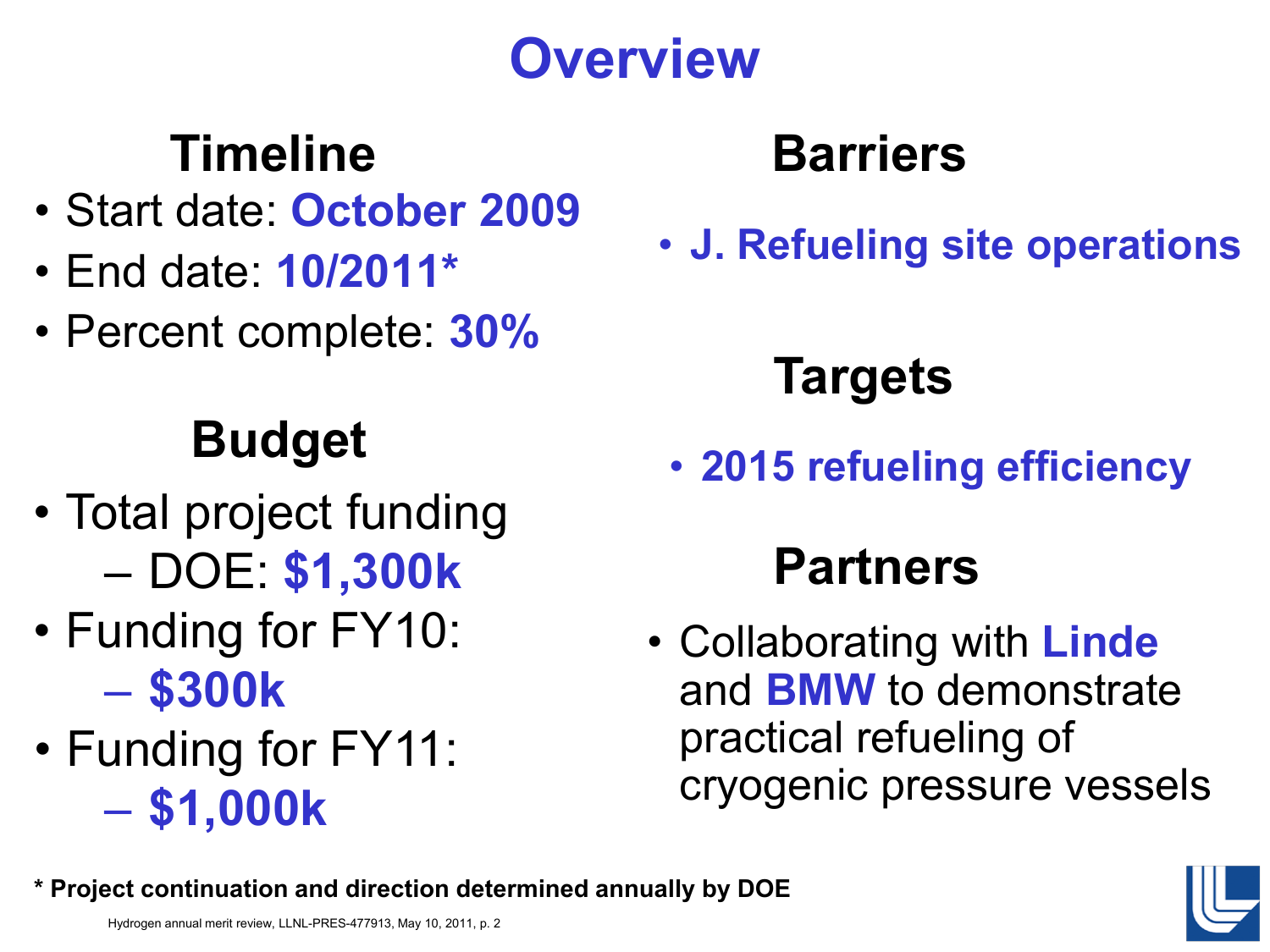### **Relevance: We believe onboard H<sub>2</sub> densities above 90 g/L are** achievable, increasing hydrogen density by 30% over LH<sub>2</sub>

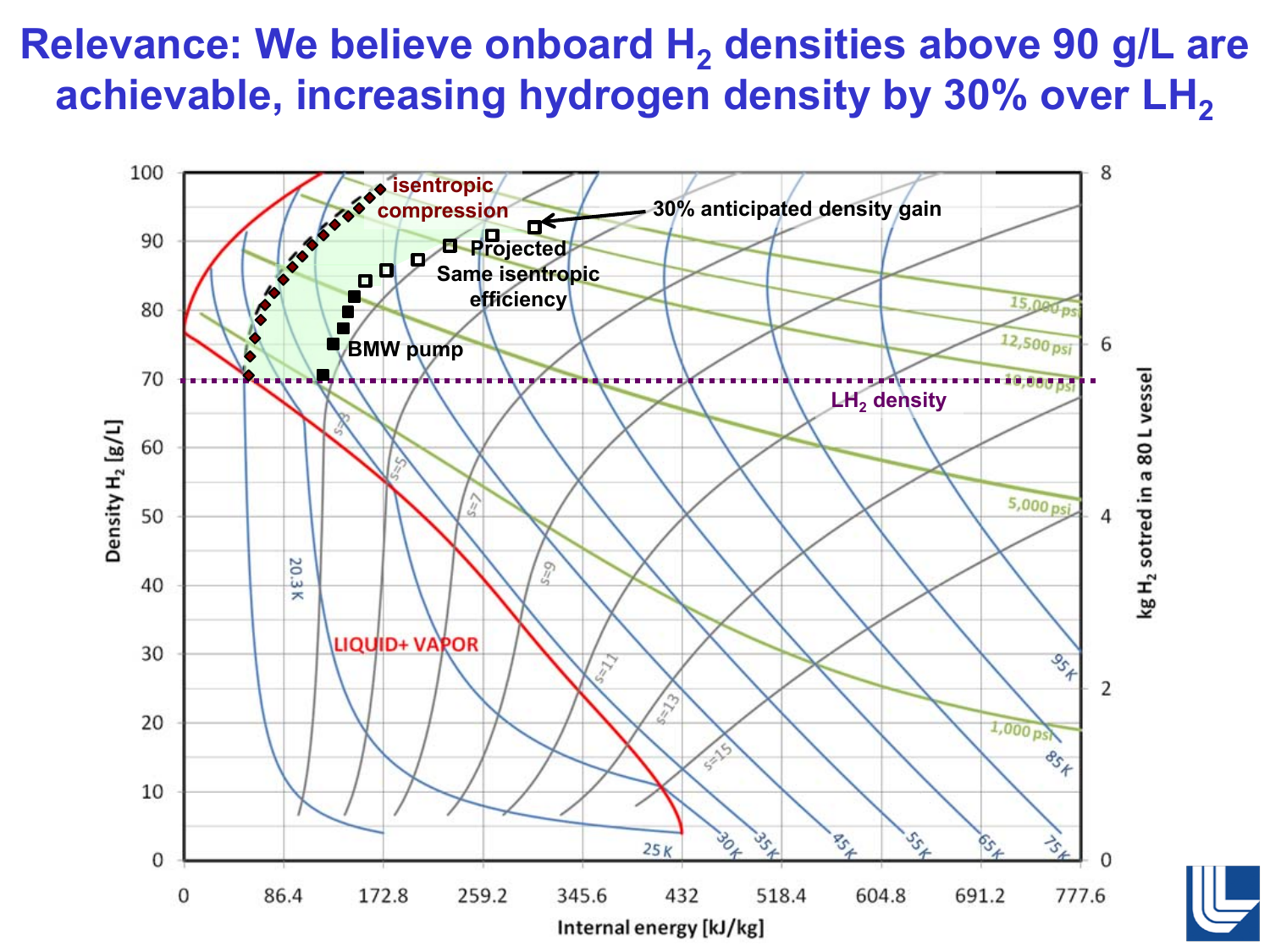Approach: pressurize LH<sub>2</sub> for rapid refueling of cryogenic **vessels with low evaporative losses and pumping power**



- **High LH2 density minimizes pump power & compression heating**
- Pumping power =  $\int \frac{dP}{\rho}$ • **Compression heating =**
- **Pressurized LH2 pump quickly fills even warm and/or pressurized vessels**
- **Recycled H<sub>2</sub> vapor from pump maintains stationary vessel pressure**



BMW high pressure cryogenic pump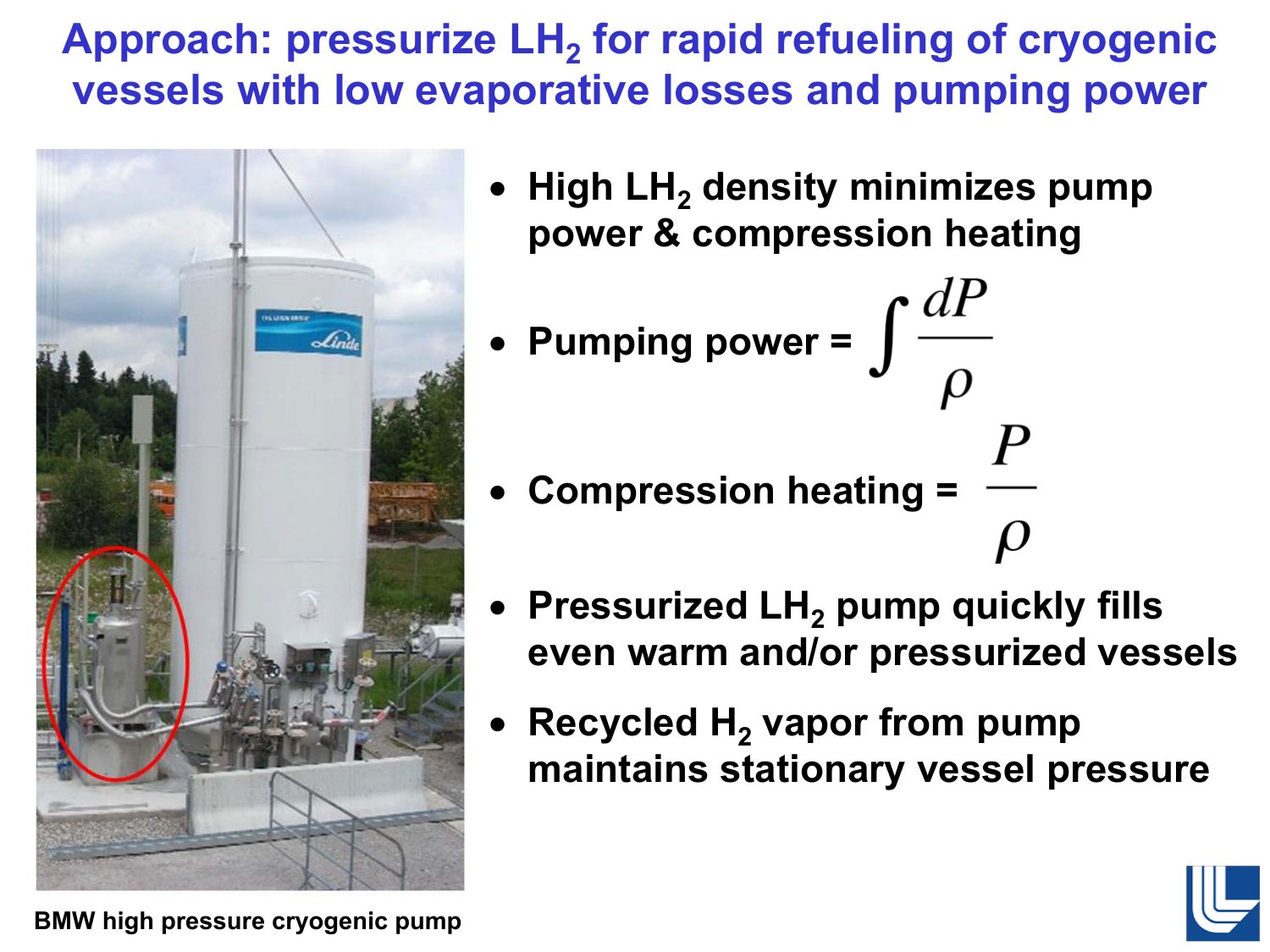#### **Test matrix: evaluate refuel vessel capacity as a function of initial conditions (ρ, T of vessel in vehicle pulling into station)**

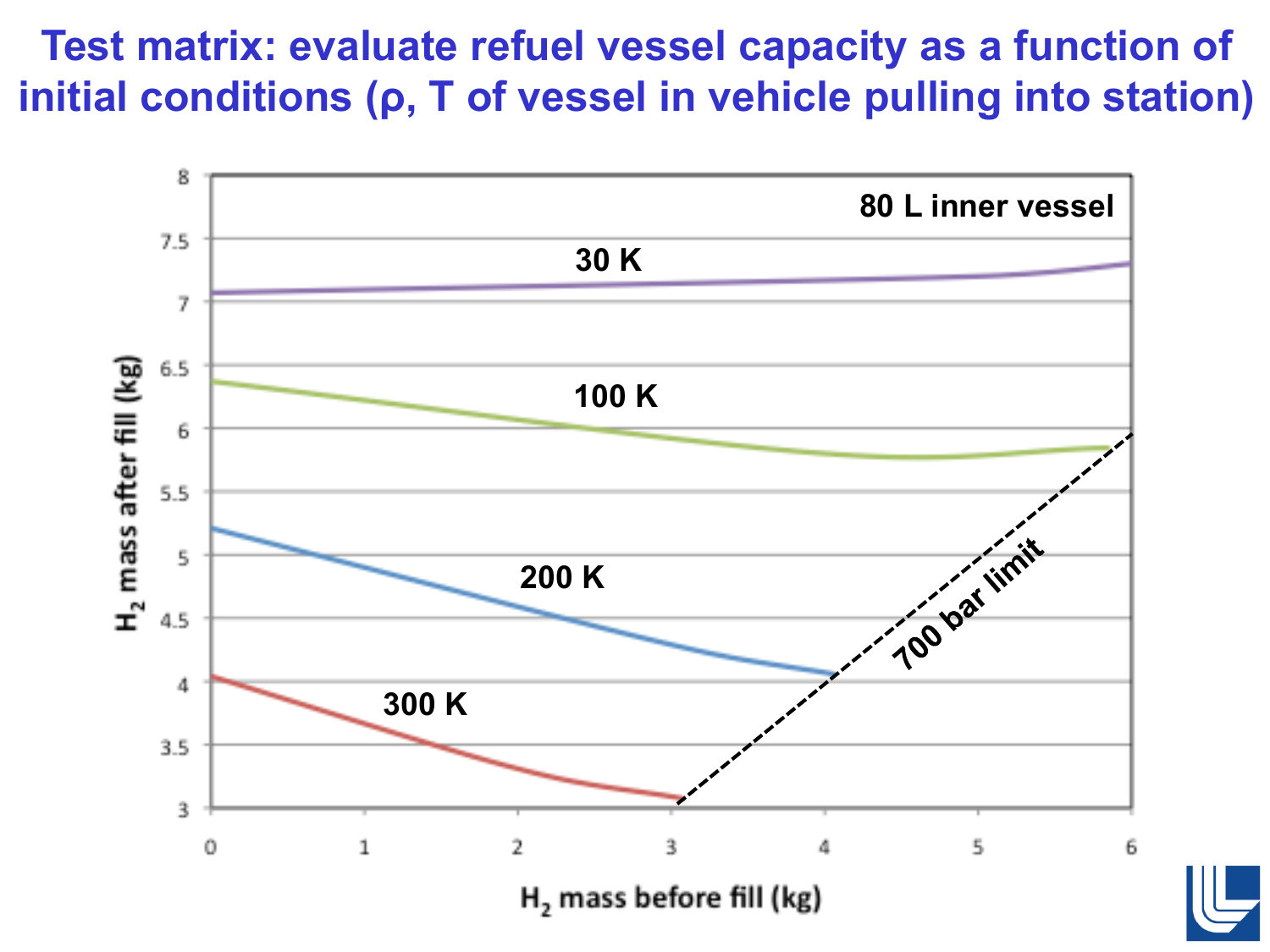#### **A 60 L 700 bar cryogenic vessel will be located forward of existing 151 L 350 bar vessel. Fueling both explores scale and transient vs. steady state refueling differences**





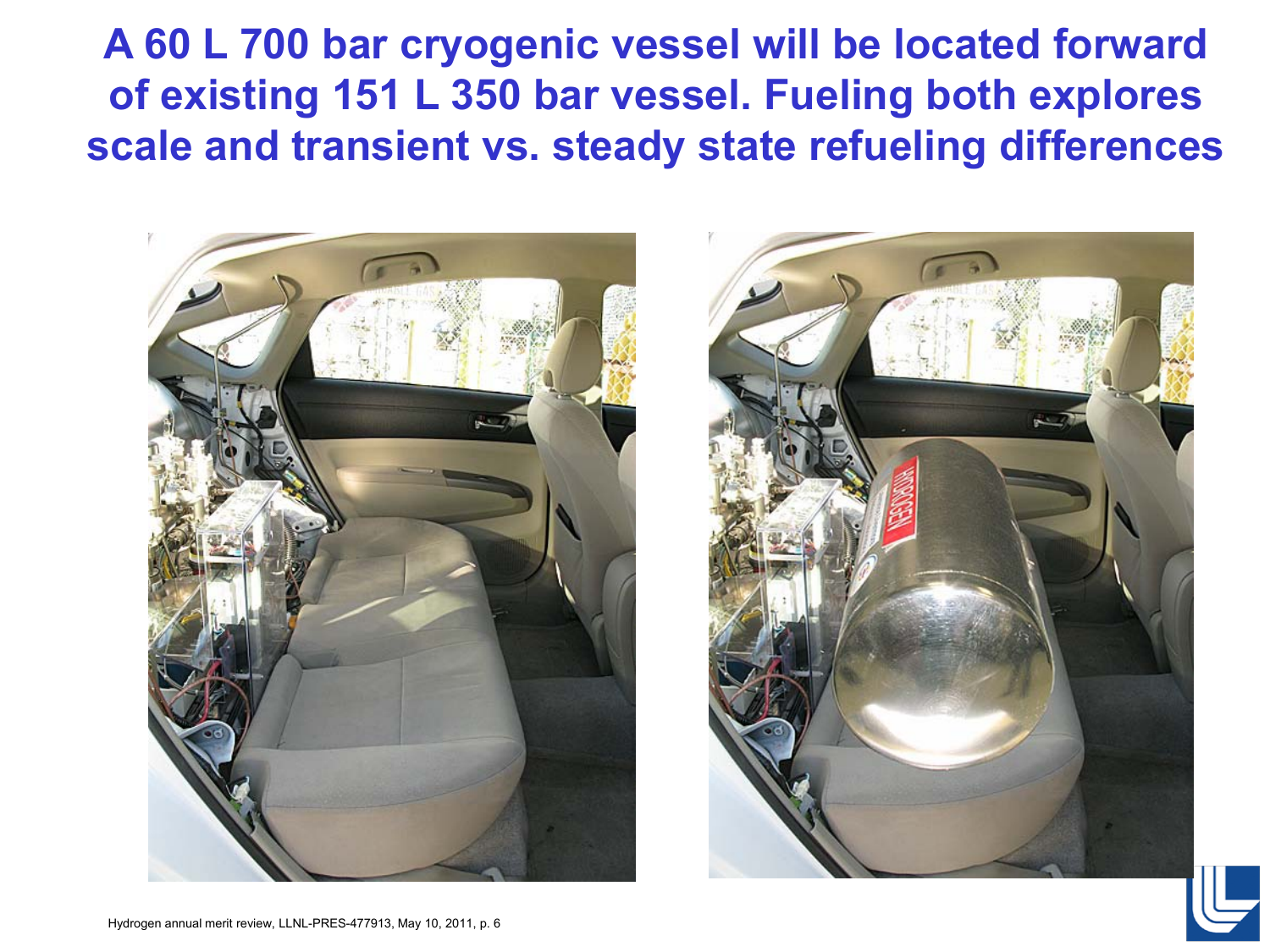### **We project 51% volumetric efficiency for 60 L & 700 bar cryogenic vessel design with aspect ratio ~3**

118.7 LITERS EXTERNAL VOLUME



- *Simpler high pressure operation* **with** *single* **inlet/outlet line**
- *Measure H2 temperature in addition to vessel, piping and jacket temperatures* **by inserting silicon diodes in vessel**
- *Second independent capacity measurement* **by weighing vessel ideally** *during* **refueling**
- *Aluminum jacket material* **to improve weight, capacity measurement, and thermal uniformity**



Hydrogen annual merit review, LLNL-PRES-477913, May 10, 2011, p. 7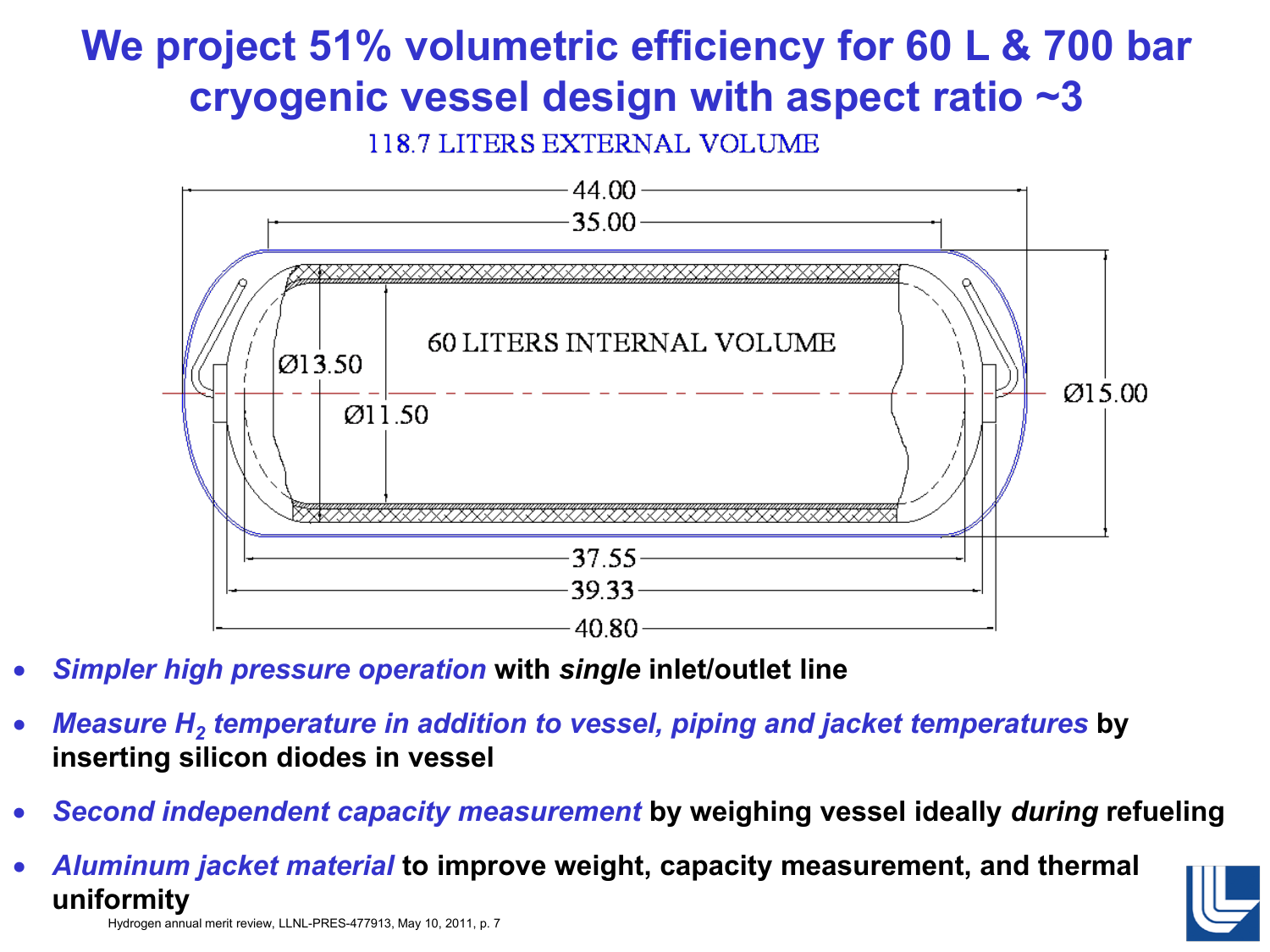**Collaborations: We are working with two major companies in the field of cryogenic hydrogen storage and dispensing**

- *Linde:* **Extensive expertise on cryogenics and liquid hydrogen automotive systems. Supplier of high pressure cryogenic pump. Delivered first ever system to BMW last year. Planning a custom design for the experimental needs of LLNL.**
- *BMW:* **Long standing collaboration with LLNL through cryogenic pressure vessel technology CRADA. Demonstrating first prototype cryogenic pump technology. Contributing technical information and expertise.**

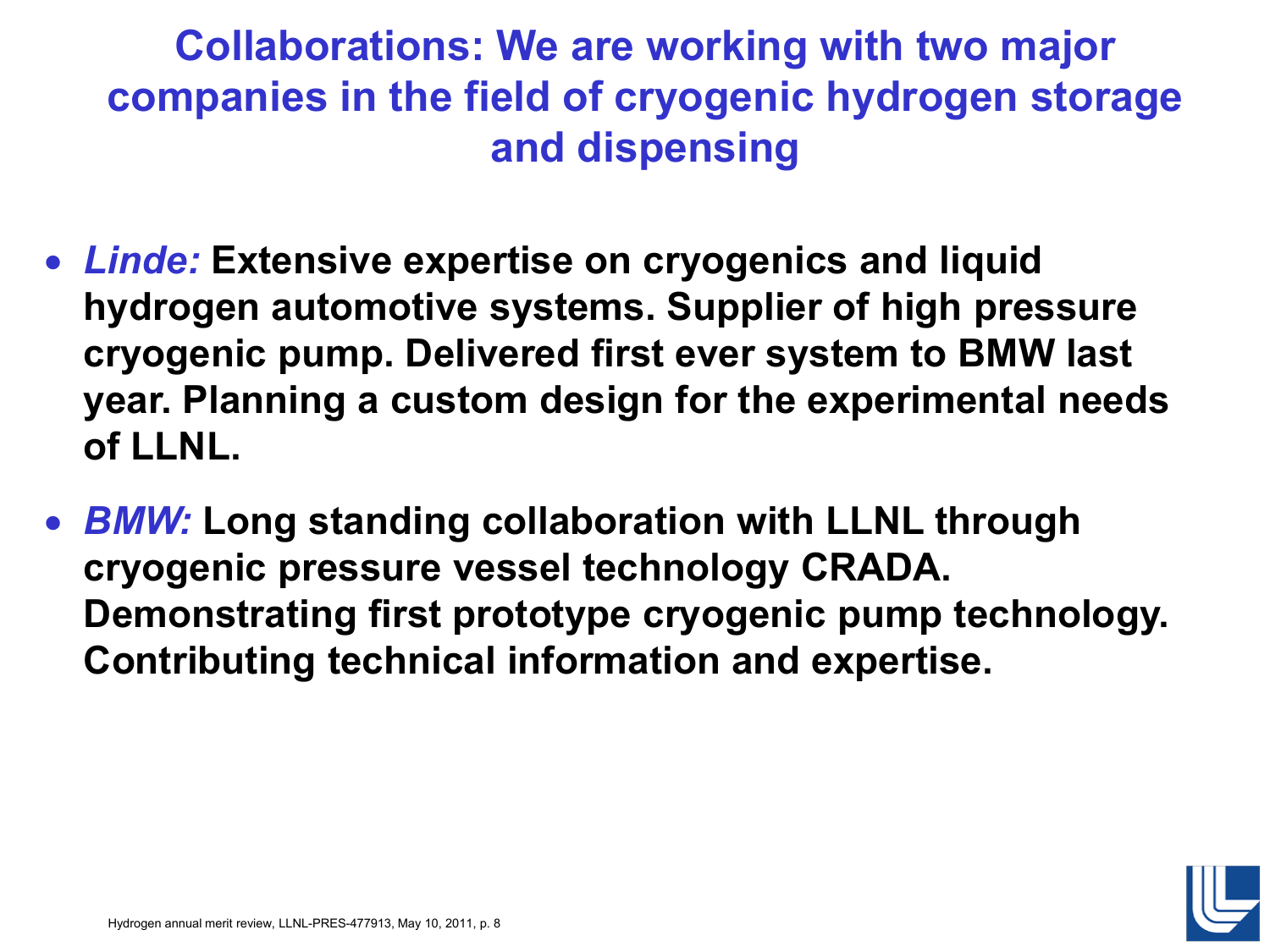**Future work: we will combine** a high pressure LH<sub>2</sub> pump & lighter, smaller vessel **with a comprehensive experimental strategy**

- *Rapid low loss refueling at higher density* **up to 880 bar, 90**   $gH<sub>2</sub>/L$
- *Simpler high pressure operation* **with** *single* **inlet/outlet line**
- *Realistic (warm) refueling conditions:* partially full, <99% para H<sub>2</sub>
- Measure H<sub>2</sub> temperature in addition to vessel, piping and jacket *temperatures* **by inserting silicon diodes in vessel**
- *Second independent capacity measurement* **by weighing vessel ideally** *during* **refueling**
- *Aluminum jacket material* **to improve weight, capacity measurement, and thermal uniformity**